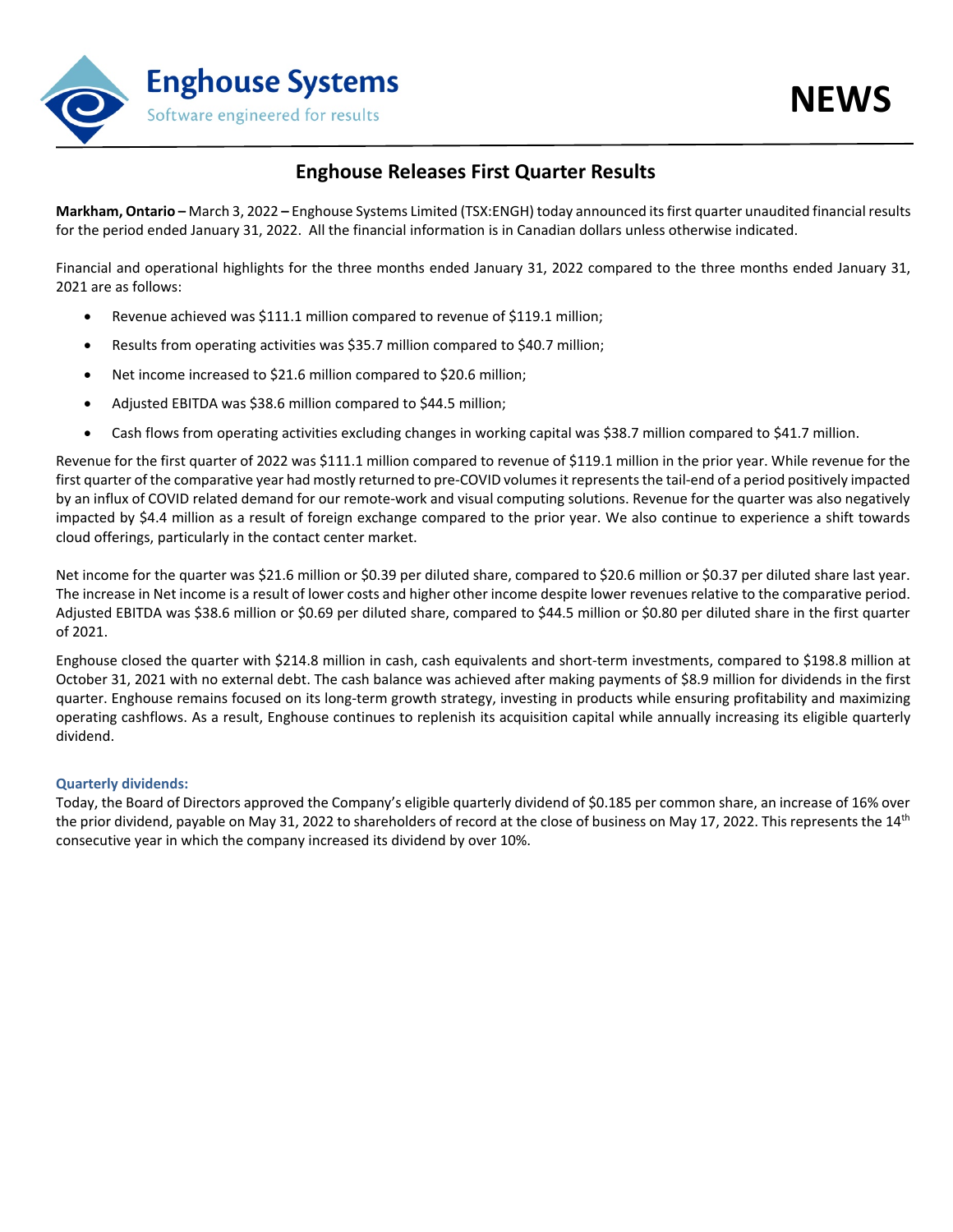# **Enghouse Systems Limited Financial Highlights**

*(unaudited, in thousands of Canadian dollars)*

|                                                               | Three months |              |    |               |          |                  |
|---------------------------------------------------------------|--------------|--------------|----|---------------|----------|------------------|
| For the period ended January 31                               |              | 2022         |    | 2021          | Var (\$) | Var (%)          |
| <b>Revenue</b>                                                | \$           | 111,102      | \$ | 119,100       | (7,998)  | (6.7)            |
|                                                               |              |              |    |               |          |                  |
|                                                               |              |              |    |               |          |                  |
| Direct costs                                                  |              | 32,828       |    | 31,508        | 1,320    | 4.2              |
| Revenue, net of direct costs                                  | \$           | 78,274       | \$ | 87,592        | (9,318)  | (10.6)           |
| As a % of revenue                                             |              | 70.5%        |    | 73.5%         |          |                  |
|                                                               |              |              |    |               |          |                  |
|                                                               |              |              |    |               |          |                  |
| Operating expenses                                            |              | 42,551<br>18 |    | 46,510<br>383 | (3,959)  | (8.5)            |
| Special charges                                               | \$           | 35,705       | Ś. | 40,699        | (365)    | (95.3)<br>(12.3) |
| <b>Results from operating activities</b><br>As a % of revenue |              | 32.1%        |    | 34.2%         | (4,994)  |                  |
|                                                               |              |              |    |               |          |                  |
|                                                               |              |              |    |               |          |                  |
| Amortization of acquired software and                         |              |              |    |               |          |                  |
| customer relationships                                        |              | (9,657)      |    | (10, 774)     | 1,117    | 10.4             |
| Foreign exchange losses                                       |              | (336)        |    | (3, 110)      | 2,774    | 89.2             |
| Interest expense - lease obligations                          |              | (202)        |    | (329)         | 127      | 38.6             |
| Finance income                                                |              | 129          |    | 80            | 49       | 61.3             |
| Finance expenses                                              |              | (23)         |    | (81)          | 58       | 71.6             |
| Other income (expenses)                                       |              | 1,000        |    | (324)         | 1,324    | 408.6            |
| Income before income taxes                                    | \$           | 26,616       | \$ | 26,161        | 455      | 1.7              |
| Provision for income taxes                                    |              | 5,019        |    | 5,519         | (500)    | (9.1)            |
| Net Income for the period                                     | \$           | 21,597       | \$ | 20,642        | 955      | 4.6              |
|                                                               |              |              |    |               |          |                  |
|                                                               |              |              |    |               |          |                  |
| Basic earnings per share                                      |              | 0.39         |    | 0.37          | 0.02     | 5.4              |
| Diluted earnings per share                                    |              | 0.39         |    | 0.37          | 0.02     | 5.4              |
|                                                               |              |              |    |               |          |                  |
|                                                               |              |              |    |               |          |                  |
| Operating cash flows                                          |              | 24,342       |    | 20,545        | 3,797    | 18.5             |
| Operating cash flows excluding                                |              | 38,743       |    | 41,715        |          |                  |
| changes in working capital                                    |              |              |    |               | (2,972)  | (7.1)            |
| <b>Adjusted EBITDA</b>                                        |              |              |    |               |          |                  |
| Results from operating activities                             |              | 35,705       |    | 40,699        | (4,994)  | (12.3)           |
|                                                               |              |              |    |               |          |                  |
| Depreciation                                                  |              | 720          |    | 735           | (15)     | 2.0              |
| Depreciation of right-of-use assets                           |              | 2,112        |    | 2,703         | (591)    | 21.9             |
| Special charges                                               |              | 18           |    | 383           | (365)    | 95.3             |
| <b>Adjusted EBITDA</b>                                        | \$           | 38,555       | \$ | 44,520        | (5,965)  | (13.4)           |
|                                                               |              |              |    |               |          |                  |
| Adjusted EBITDA margin                                        |              | 34.7%        |    | 37.4%         |          |                  |
|                                                               |              |              |    |               |          |                  |
| <b>Adjusted EBITDA per diluted share</b>                      | \$           | 0.69         | \$ | 0.80          | (0.11)   | (13.8)           |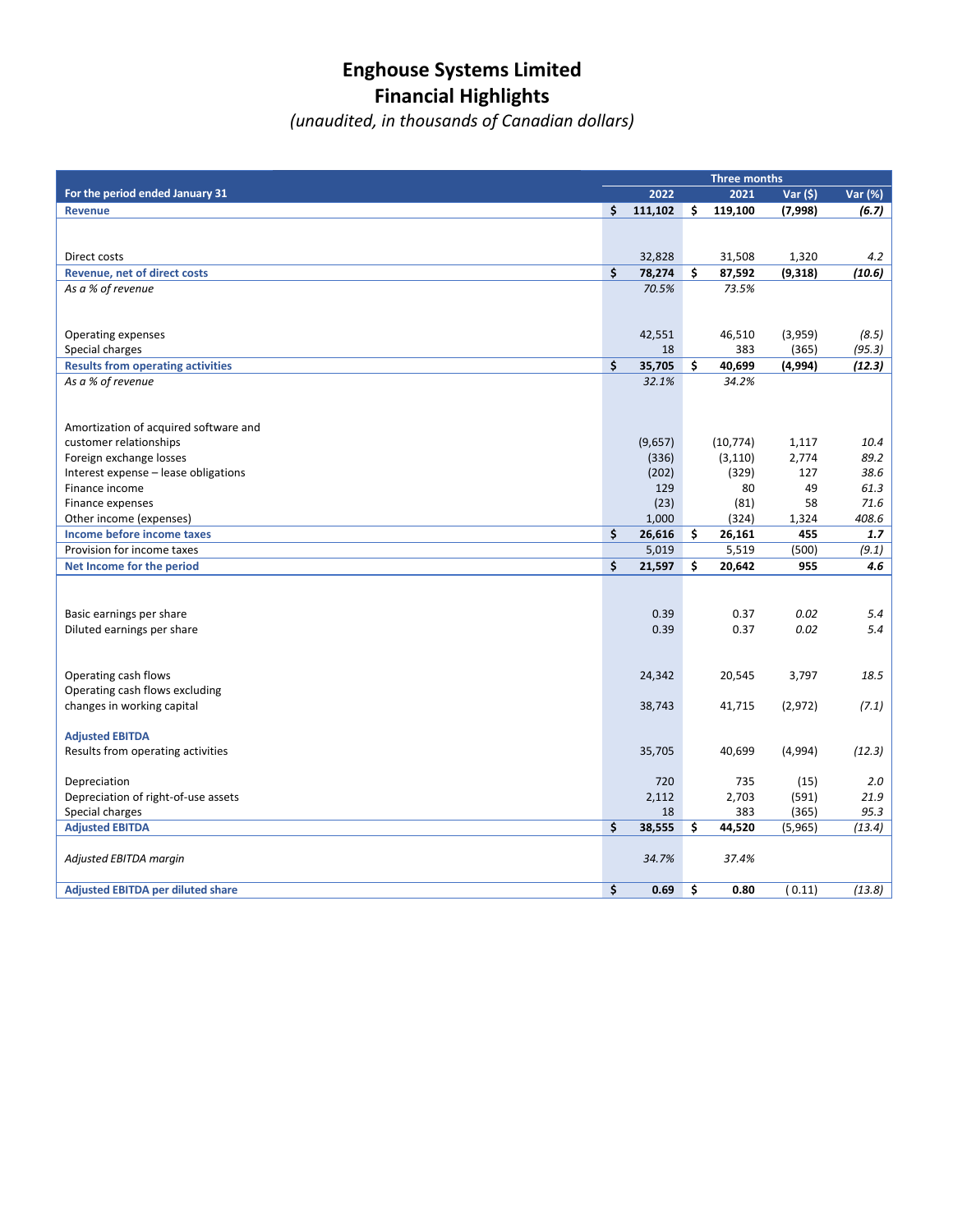| <b>Condensed Consolidated Interim Statements of Financial Position</b> |                   |                   |
|------------------------------------------------------------------------|-------------------|-------------------|
| (in thousands of Canadian dollars)                                     | As at January 31, | As at October 31, |
| (unaudited)                                                            | 2021              | 2021              |
| <b>ASSETS</b>                                                          |                   |                   |
| <b>Current assets:</b>                                                 |                   |                   |
| Cash and cash equivalents                                              | \$<br>210,899     | \$<br>195,890     |
| Short-term investments                                                 | 3,915             | 2,944             |
| Accounts receivable                                                    | 108,927           | 89,374            |
| Prepaid expenses and other assets                                      | 13,669            | 13,322            |
| Income taxes recoverable                                               |                   | 2,130             |
|                                                                        | 337,410           | 303,660           |
| <b>Non-current assets:</b>                                             |                   |                   |
| Property and equipment                                                 | 5,090             | 6,246             |
| Right-of-use assets                                                    | 24,153            | 25,943            |
| Intangible assets                                                      | 93,038            | 101,822           |
| Goodwill                                                               | 223,194           | 223,021           |
| Deferred income tax assets                                             | 16,399            | 13,932            |
|                                                                        | 361,874           | 370,964           |
|                                                                        | \$<br>699,284     | \$<br>674,624     |
|                                                                        |                   |                   |
| LIABILITIES AND SHAREHOLDERS' EQUITY                                   |                   |                   |
| <b>Current liabilities:</b>                                            |                   |                   |
| Accounts payable and accrued liabilities                               | \$<br>61,690      | \$<br>71,506      |
| Income taxes payable                                                   | 1,373             |                   |
| Dividends payable                                                      | 8,889             | 8,889             |
| Provisions                                                             | 3,933             | 5,588             |
| Deferred revenue                                                       | 100,222           | 80,614            |
| Lease obligations                                                      | 8,130             | 7,941             |
|                                                                        | 184,237           | 174,538           |
| <b>Non-current liabilities:</b>                                        |                   |                   |
| Income taxes payable                                                   | 2,325             | 2,949             |
| Deferred income tax liabilities                                        | 14,046            | 13,392            |
| Deferred revenue                                                       | 8,574             | 9,111             |
| Net employee defined benefit obligation                                | 2,655             | 2,663             |
| Lease obligations                                                      | 15,889            | 17,660            |
|                                                                        | 43,489            | 45,775            |
|                                                                        | 227,726           | 220,313           |
|                                                                        |                   |                   |
| <b>Shareholders' equity</b>                                            |                   |                   |
| Share capital                                                          | 106,470           | 106,470           |
| Contributed surplus                                                    | 7,819             | 7,406             |
| Retained earnings                                                      | 367,727           | 355,019           |
| Accumulated other comprehensive loss                                   | (10, 458)         | (14, 584)         |
|                                                                        | 471,558           | 454,311           |
|                                                                        | \$<br>699,284     | \$<br>674,624     |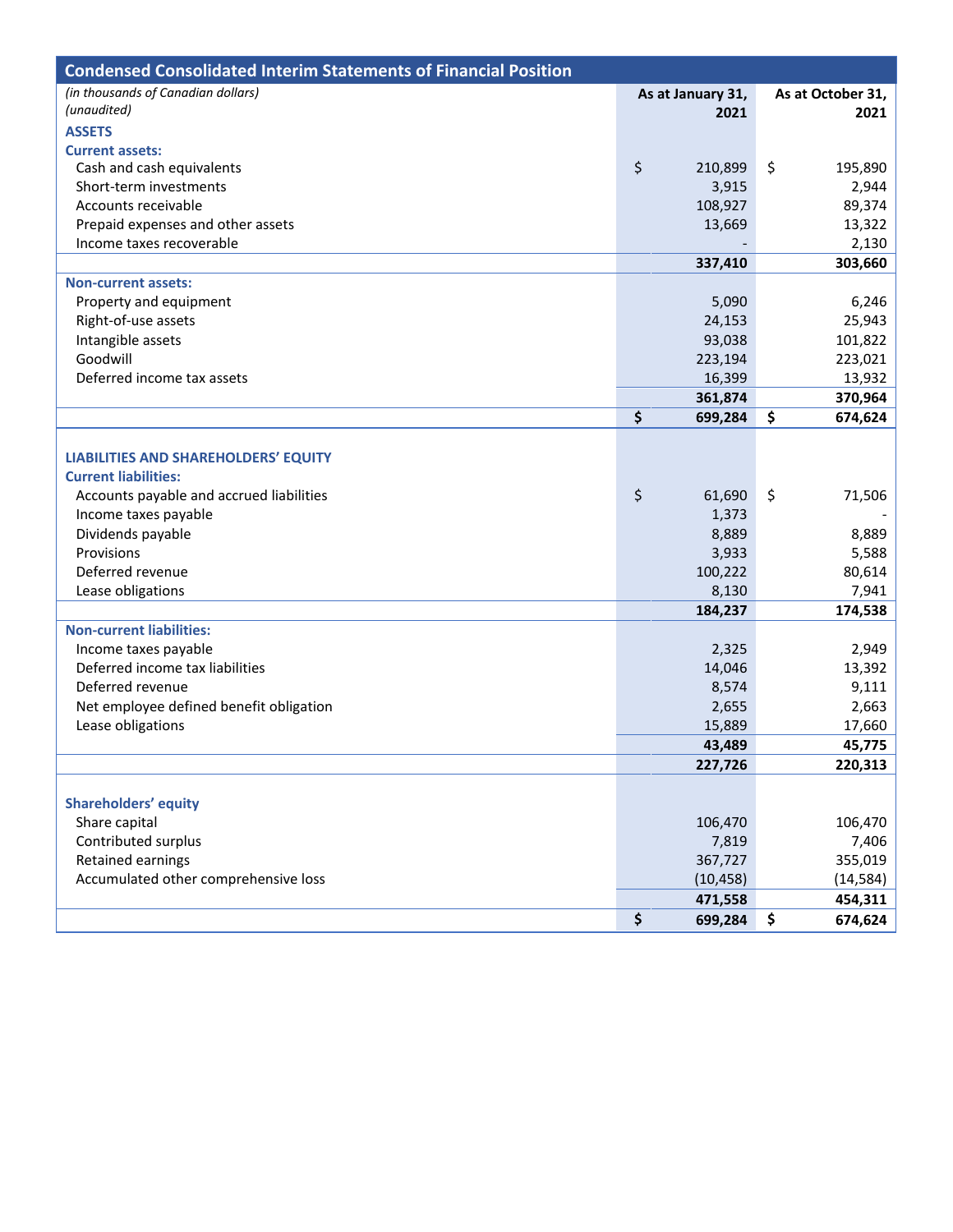| <b>Condensed Consolidated Interim Statements of Operations and Comprehensive Income</b> |              |            |  |  |  |  |  |
|-----------------------------------------------------------------------------------------|--------------|------------|--|--|--|--|--|
| (in thousands of Canadian dollars, except per share amounts)                            |              |            |  |  |  |  |  |
| (unaudited)                                                                             | Three months |            |  |  |  |  |  |
| <b>Periods ended January 31</b>                                                         | 2022         | 2021       |  |  |  |  |  |
|                                                                                         |              |            |  |  |  |  |  |
| <b>Revenue</b>                                                                          |              |            |  |  |  |  |  |
| Software licenses                                                                       | \$23,778     | \$28,300   |  |  |  |  |  |
| Hosted and maintenance services                                                         | 66,427       | 72,243     |  |  |  |  |  |
| <b>Professional services</b>                                                            | 17,952       | 15,829     |  |  |  |  |  |
| Hardware                                                                                | 2,945        | 2,728      |  |  |  |  |  |
|                                                                                         | 111,102      | 119,100    |  |  |  |  |  |
| <b>Direct costs</b>                                                                     |              |            |  |  |  |  |  |
| Software licenses                                                                       | 1,327        | 1,201      |  |  |  |  |  |
| Services                                                                                | 29,594       | 28,472     |  |  |  |  |  |
| Hardware                                                                                | 1,907        | 1,835      |  |  |  |  |  |
|                                                                                         | 32,828       | 31,508     |  |  |  |  |  |
| <b>Revenue, net of direct costs</b>                                                     | 78,274       | 87,592     |  |  |  |  |  |
|                                                                                         |              |            |  |  |  |  |  |
| <b>Operating expenses</b>                                                               |              |            |  |  |  |  |  |
| Selling, general and administrative                                                     | 22,407       | 22,951     |  |  |  |  |  |
| Research and development                                                                | 17,312       | 20,121     |  |  |  |  |  |
| Depreciation                                                                            | 720          | 735        |  |  |  |  |  |
| Depreciation of right-of-use assets                                                     | 2,112        | 2,703      |  |  |  |  |  |
| Special charges                                                                         | 18           | 383        |  |  |  |  |  |
|                                                                                         | 42,569       | 46,893     |  |  |  |  |  |
|                                                                                         |              |            |  |  |  |  |  |
| <b>Results from operating activities</b>                                                | 35,705       | 40,699     |  |  |  |  |  |
|                                                                                         |              |            |  |  |  |  |  |
| Amortization of acquired software and customer relationships                            | (9,657)      | (10, 774)  |  |  |  |  |  |
| Foreign exchange losses                                                                 | (336)        | (3, 110)   |  |  |  |  |  |
| Interest expense - lease obligations                                                    | (202)        | (329)      |  |  |  |  |  |
| Finance income                                                                          | 129          | 80         |  |  |  |  |  |
| Finance expenses                                                                        | (23)         | (81)       |  |  |  |  |  |
| Other income (expenses)                                                                 | 1,000        | (324)      |  |  |  |  |  |
| Income before income taxes                                                              | 26,616       | 26,161     |  |  |  |  |  |
|                                                                                         |              |            |  |  |  |  |  |
| <b>Provision for income taxes</b>                                                       | 5,019        | 5,519      |  |  |  |  |  |
|                                                                                         |              |            |  |  |  |  |  |
| Net income for the period                                                               | \$21,597     | \$20,642   |  |  |  |  |  |
|                                                                                         |              |            |  |  |  |  |  |
| Items that may be subsequently reclassified to income:                                  |              |            |  |  |  |  |  |
| Cumulative translation adjustment                                                       |              |            |  |  |  |  |  |
|                                                                                         | 4,126        | (4,868)    |  |  |  |  |  |
|                                                                                         |              |            |  |  |  |  |  |
| <b>Other comprehensive income (loss)</b>                                                | 4,126        | (4,868)    |  |  |  |  |  |
|                                                                                         |              |            |  |  |  |  |  |
| <b>Comprehensive income</b>                                                             | \$25,723     | \$15,774   |  |  |  |  |  |
| <b>Earnings per share</b>                                                               |              |            |  |  |  |  |  |
| <b>Basic</b>                                                                            | \$<br>0.39   | \$<br>0.37 |  |  |  |  |  |
| Diluted                                                                                 | Ś<br>0.39    | \$<br>0.37 |  |  |  |  |  |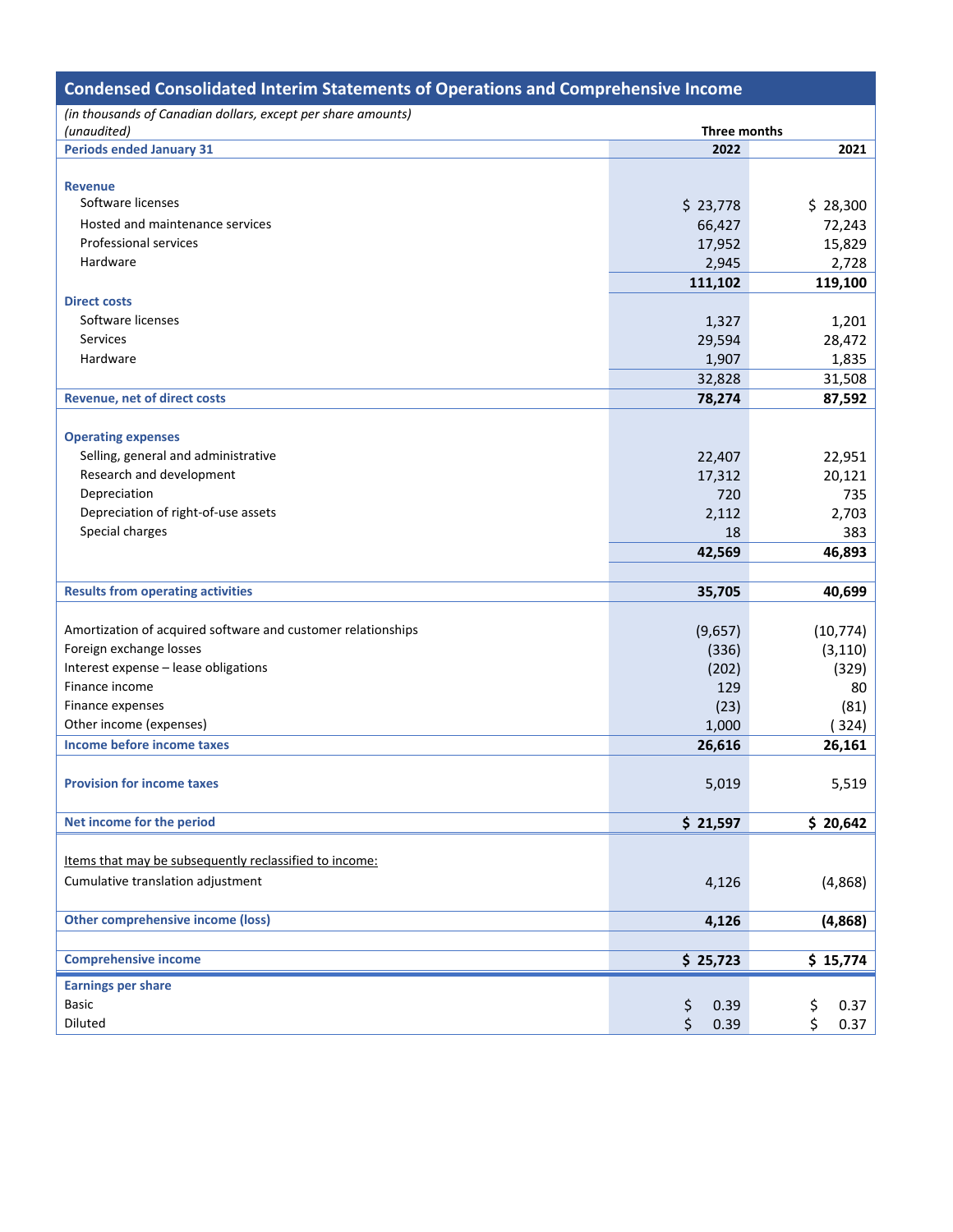| <b>Condensed Consolidated Interim Statements of Cash Flows</b> |              |              |  |  |  |  |  |
|----------------------------------------------------------------|--------------|--------------|--|--|--|--|--|
| (in thousands of Canadian dollars)<br>(unaudited)              | Three months |              |  |  |  |  |  |
| <b>Periods ended January 31</b>                                | 2022         | 2021         |  |  |  |  |  |
|                                                                |              |              |  |  |  |  |  |
| <b>OPERATING ACTIVITIES</b>                                    |              |              |  |  |  |  |  |
| Net income for the period                                      | \$21,597     | \$<br>20,642 |  |  |  |  |  |
|                                                                |              |              |  |  |  |  |  |
| Adjustments for non-cash items                                 |              |              |  |  |  |  |  |
| Depreciation                                                   | 720          | 735          |  |  |  |  |  |
| Depreciation of right-of-use assets                            | 2,112        | 2,703        |  |  |  |  |  |
| Interest expense - lease obligations                           | 202          | 329          |  |  |  |  |  |
| Amortization of acquired software and customer relationships   | 9,657        | 10,774       |  |  |  |  |  |
| Stock-based compensation expense                               | 413          | 608          |  |  |  |  |  |
| Provision for income taxes                                     | 5,019        | 5,519        |  |  |  |  |  |
| Finance and other (expenses) income                            | (977)        | 405          |  |  |  |  |  |
|                                                                | 38,743       | 41,715       |  |  |  |  |  |
|                                                                |              |              |  |  |  |  |  |
| Changes in non-cash operating working capital                  | (11,202)     | (11, 355)    |  |  |  |  |  |
| Income taxes paid                                              | (3, 199)     | (9, 815)     |  |  |  |  |  |
| Net cash provided by operating activities                      | 24,342       | 20,545       |  |  |  |  |  |
|                                                                |              |              |  |  |  |  |  |
| <b>INVESTING ACTIVITIES</b>                                    |              |              |  |  |  |  |  |
| Sale (purchase) of property and equipment                      | 235          | (678)        |  |  |  |  |  |
| Acquisitions, net of cash acquired*                            |              | (27, 829)    |  |  |  |  |  |
| Sale of short-term investments                                 |              | 2,546        |  |  |  |  |  |
| Net cash provided by (used in) investing activities            | 235          | (25, 961)    |  |  |  |  |  |
|                                                                |              |              |  |  |  |  |  |
| <b>FINANCING ACTIVITIES</b>                                    |              |              |  |  |  |  |  |
| Issuance of share capital                                      |              | 154          |  |  |  |  |  |
| Repayment of lease obligations                                 | (2,093)      | (2,830)      |  |  |  |  |  |
| Dividends paid                                                 | (8,889)      | (7, 472)     |  |  |  |  |  |
| Net cash used in financing activities                          | (10, 982)    | (10, 148)    |  |  |  |  |  |
|                                                                |              |              |  |  |  |  |  |
| Impact of foreign exchange on cash and cash equivalents        | 1,414        | (3, 251)     |  |  |  |  |  |
|                                                                |              |              |  |  |  |  |  |
| Increase (decrease) in cash and cash equivalents               | 15,009       | (18, 815)    |  |  |  |  |  |
| Cash and cash equivalents - beginning of period                | 195,890      | 244,792      |  |  |  |  |  |
| Cash and cash equivalents - end of period                      | \$210,899    | \$225,977    |  |  |  |  |  |

*\* Acquisitions are net of cash acquired of nil and \$1,463 for the three months ended January 31, 2022 and 2021, respectively.*